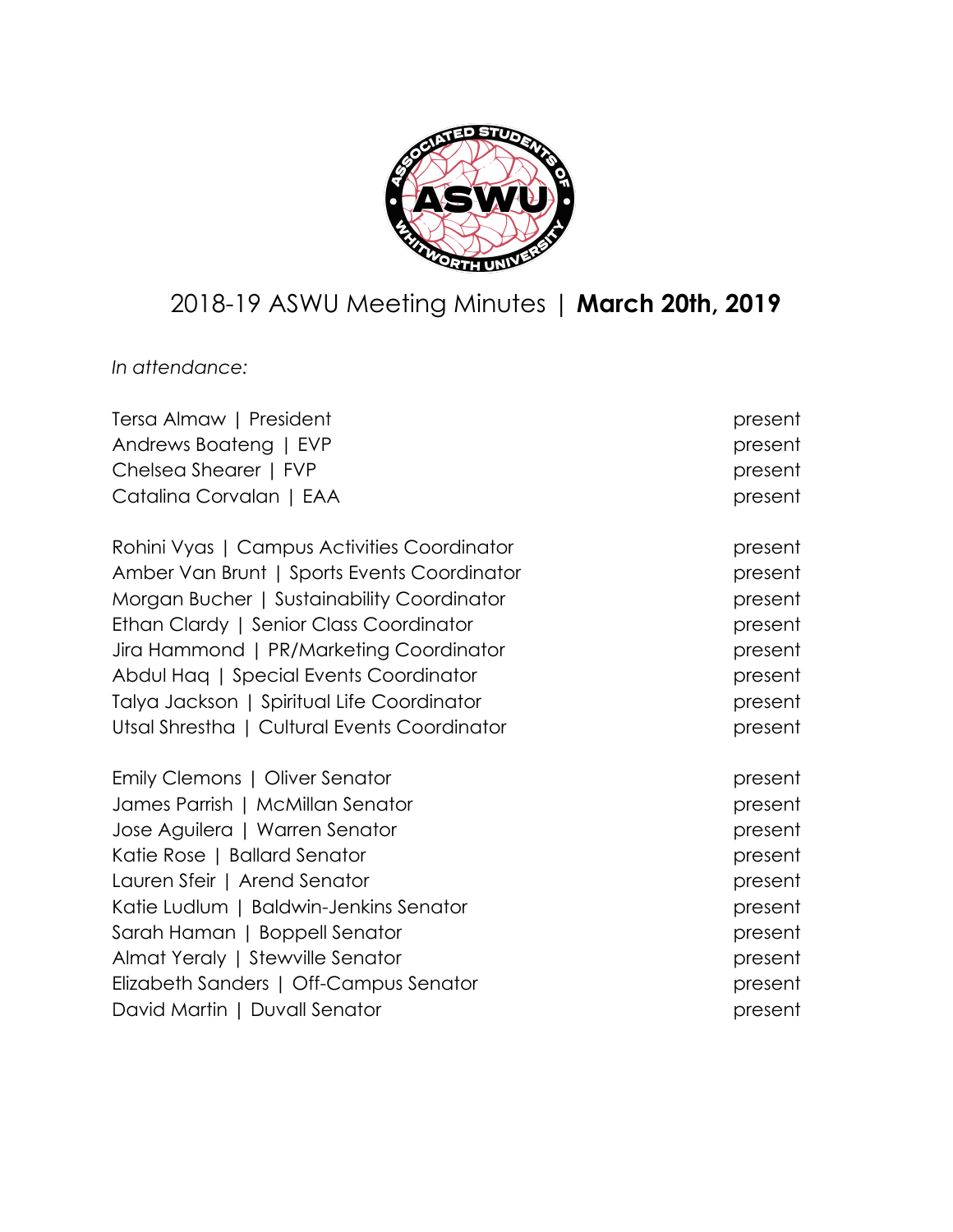| Pema Tshogyal   Off-Campus Representative                    | present |
|--------------------------------------------------------------|---------|
| Erik Blank   Off-Campus Representative                       | present |
| Grace Schmidt   Off-Campus Representative                    | present |
| Christopher Clay   Arend & Boppell Representative            | present |
| Mitchell Anderson   Baldwin-Jenkins & Stewart Representative | present |
| Gracey Gonzalez   Duvall & Oliver Representative             | present |
| Ehizogie Agbontaen   Warren Representative                   | present |
| Karen Sobtafo   Global Engagement Representative             | present |

Meeting brought to order at 5:00PM in ASWU Chambers. Honored original caretakers of the land. Mission Statement read by Gracey Jo. Minutes from 03/13/2019 approved unanimously.

## **FVP Updates Capital and Unallocated**

 $\overline{\phantom{a}}$  , where  $\overline{\phantom{a}}$  , where  $\overline{\phantom{a}}$  , where  $\overline{\phantom{a}}$  , where  $\overline{\phantom{a}}$ 

**Chelsea**: Unallocated: \$11,732.56 Capital: \$ 18,061.42

# **Club Updates United States Institute for Theatre Technology Bridget Fouquette | bfouquette19@my.whitworth.edu**

*Not present.*

## **Association for Computer Machinery Club Bao Tran| btran19@my.whitworth.edu**

We host a lot of events. Volunteer with Hackathon, help organizing that with students. Had women in Tech panel, hosted 3 women succeeding in their field, good presentation. We want students to be able to network. Will have a leadership social and resume workshop event, also have pizza, professors. Will have our own 2-day Hackathon. Freshmen and sophomores encouraged to attend. Also will have dogs!

**Katie R**: I appreciate the agenda. Amazing!

## **Business Club Arielle Van Peursem| avanpeursem19@my.whitworth.edu**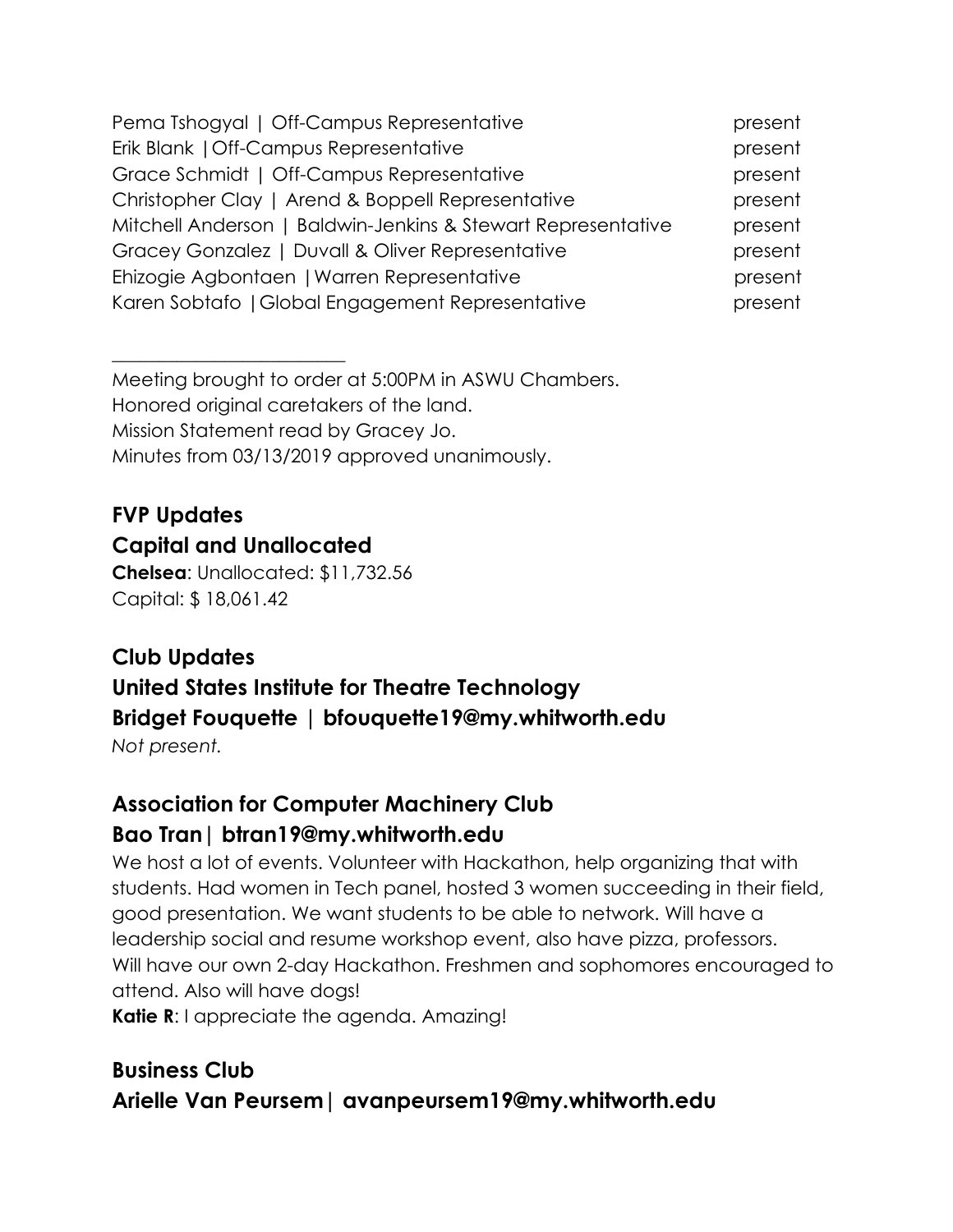I'm the president. We're focused on concentrations of business, the emphases, but open to all majors. We hosted a management speaker today, tomorrow owner of Crossfit Fitness, someone who started his own, what it means to be an entrepreneur. Trying to create opportunities for students, and to explore major they'll commit to, and for them to see post-grad work.

We meet every Thursday, focus on quality over quantity. 11:45 in Wey 203.

#### **Hawaiian Club**

#### **Sam Nahulu| snahuluiii20@my.whitworth.edu**

We held our 49th annual Luau. It was a big one. Lot of people helped with choreography and decorations. If you missed it, it was a great one, different types of Polynesian cultures performed. Over 1000 people got food. Over 200 at Luau. Food was a pretty big hit. Had Kalua pork, other foods you might not know, but were great. Some family members came up to help with that, with Sodexo help. We have other events coming up, like food events in primetimes. Questions?

## **Roundnet Club**

#### **Davis King| dking20@my.whitworth.edu**

David King, I'm next year's president; Roundnet had lots going fall, I was in Germany, but it has grown. Levi and I, we're the only upperclassmen, rest is underclass, which is great, for future generations, they'll help us out with planning. We have Spring Spike Off coming up. Will have free prizes and pizzas. Springfest is coming for us too, in the loop, we will have free entry and prize for winning team. We went to compete in PNW Regionals, took 1st and 3rd. Individually, Levi and Carl got second, so they were invited to National, a dream for them, in Georgia. With special help from people, they will attend. U of O hosted, and we were the biggest school to represent. Hope that it grows as an intramural in the future.

## **H.O.L.A**

## **Emmanuel Sanchez| esanchez21@my.whitworth.edu**

Hello everyone, I'm the current president. Big past event was Come Dine with Us, It was bigger success than expected. Recently for International Women's Day, we created slideshow in honor of the more influential women not just from Mexico, but other countries, along with UMOJA. Planning and organizing Ven Bailalo on April 12t, in MPR. Last year it was a big success, everyone showed up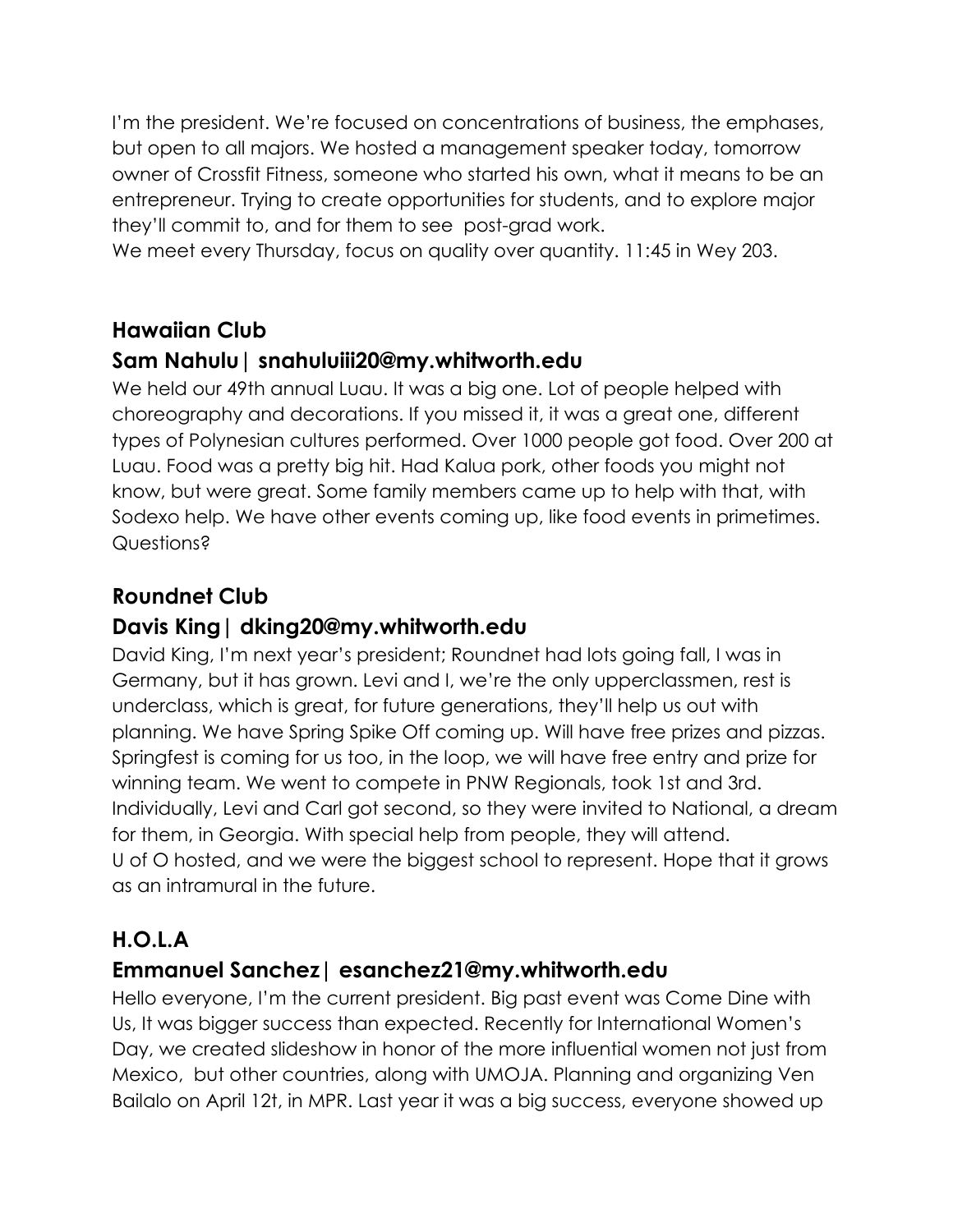and danced. Will have a pinata, come and let the steam off, feel free to join. Small reminder for Springfest, we will be there again this year, couple of new items. Come support.

## **Club Charter & Requisitions**

We are broke broke. We ran out of money, so almost every requisition had to be adjusted. Prepare your expectations; we will have \$6500, and we still have Springfest, we have lots to do before May.

To start, this is in Greek, not gonna go right. We chartered the Iota Tau Alpha Athletic Training Honor Society Club. We have athletic training club, for people that like to work out, basically, if they are smart and have 3.5 GPA they can join up. Like how we have business club, and also have Honors Society for Economics, for reference. They have a national affiliation, no fee. Will do the national thing with that. Timary Miller is president, advisor Smokey Fermin. **Grace**: Like Smoke?

**Erik:** Move to approve this club. **James:** Second.

#### **Motion to charter Iota Tau Alpha Athletic Training Honors Society Club Approved**: 9 **Opposed**: 9 **Abstained**: 0 *Motion approved.*

**Teri**: ITA has passed

**Chelsea**: that was a copout. I'll read through requisitions. Utsal came, for computer science students to go to Seattle, asked for \$445, passed for \$380. Roundnet club, requisitioned for \$400 to go to Nationals, passed for \$250. Dornsife came for shuttles for volunteers for school, once a week for rest of semester, asked for \$320, denied.

General Transfer Student Orientation Club, chartered at beginning of school year, will have an event at end of year, for transfer and incoming students, requisitioned for \$200, passed in full.

David came, super fun, he wants Whiteboards for Duvall, requisitioned \$284.85 passed in full.

Shelby Krug, whit.fm, two requisitions. One is for media fair, need supplies, giving away T-shirts, asked for \$598, from capital. We're balling in capital, so that was approved.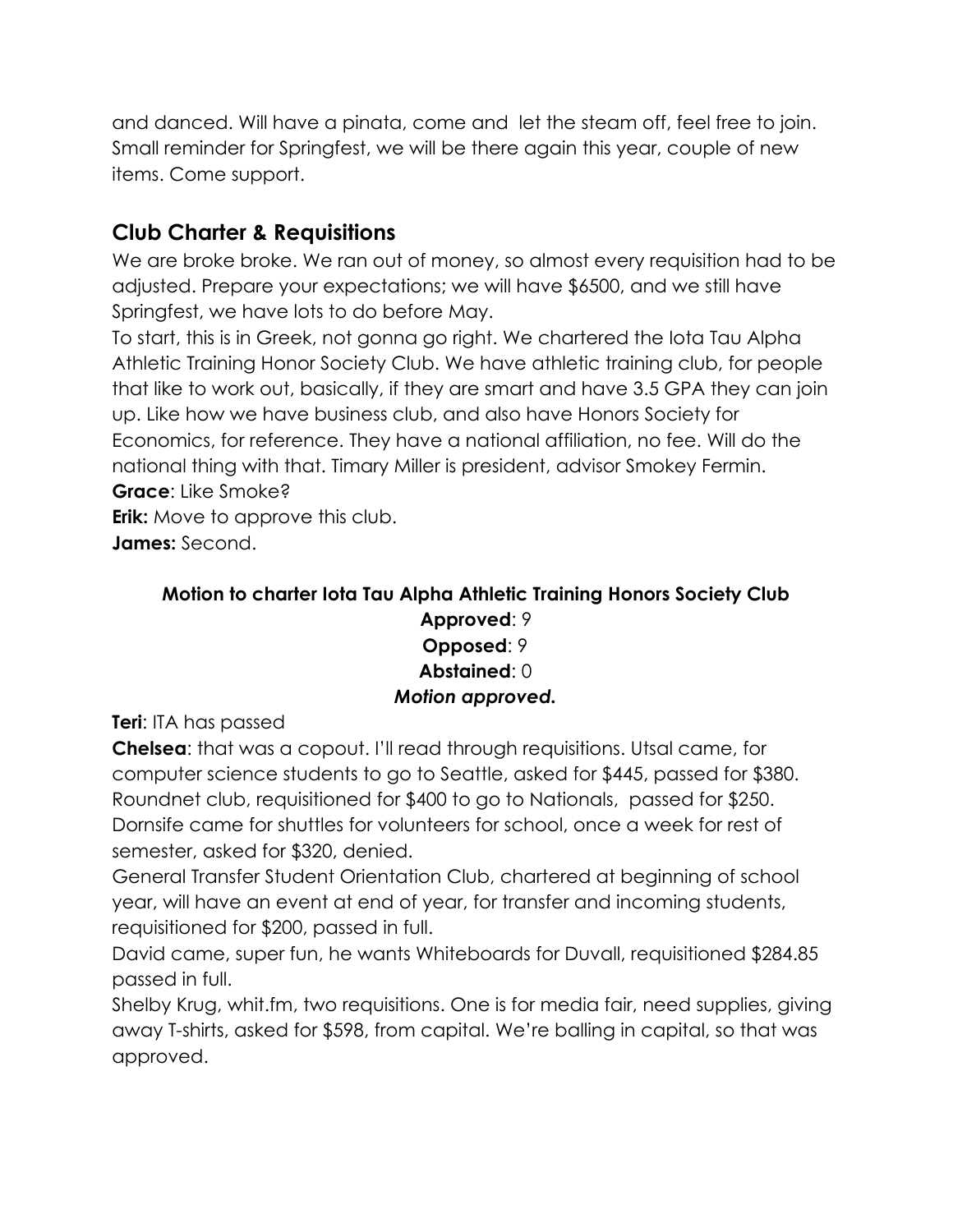Second requisition was for supplies for media fair, coming from unallocated, asked \$250, passed in full.

History club, they are planning an event at end of year, a Trivia, asked \$300, passed for \$250.

Stewart and Bop RAs came, asked for \$103.65, passed in full.

ACM, for the Hackathon, asked for \$400, passed in full.

FASA will have an event, cosponsored with GU, they're doing the most, asked \$300 from us, but they asked and got \$2000 from GU, so we passed it in full.

We have 4 requisitions to vote on. Reminder we don't vote on totals, but on passing or not. All these are adjusted to what committee felt was appropriate. First, FASA again, to send students to NWFASA in Oregon, originally for \$1000 and we decided to adjust to \$660.36 for lodging, they will be responsible for food and transport.

**Chris:** move to approve.

**Jose**: second.

#### **Motion to approve \$660.36 FASA requisition Approved**: 18 **Opposed**: 0 **Abstained**: 0 *Motion passed.*

Next is Psychology Club, sending people for a conference, they asked for \$2025 from unallocated, we decided to adjust to \$675, for fee to send 9 people, that's the fee, they're responsible for remainder. It's what we can afford. **Emily:** move to approve Psych Club requisition. **Mitchell**: second

#### **Motion to approve \$675 Psychology Club requisition. Approved**: 18 **Opposed**: 0 **Abstained**: 0  *Motion passed.*

Next is a group of students who are going to a Leadership Conference from political science dept. 7 women going to Boston, asked for \$2250, adjusted to \$1050.

**Sarah**: a club or group of students?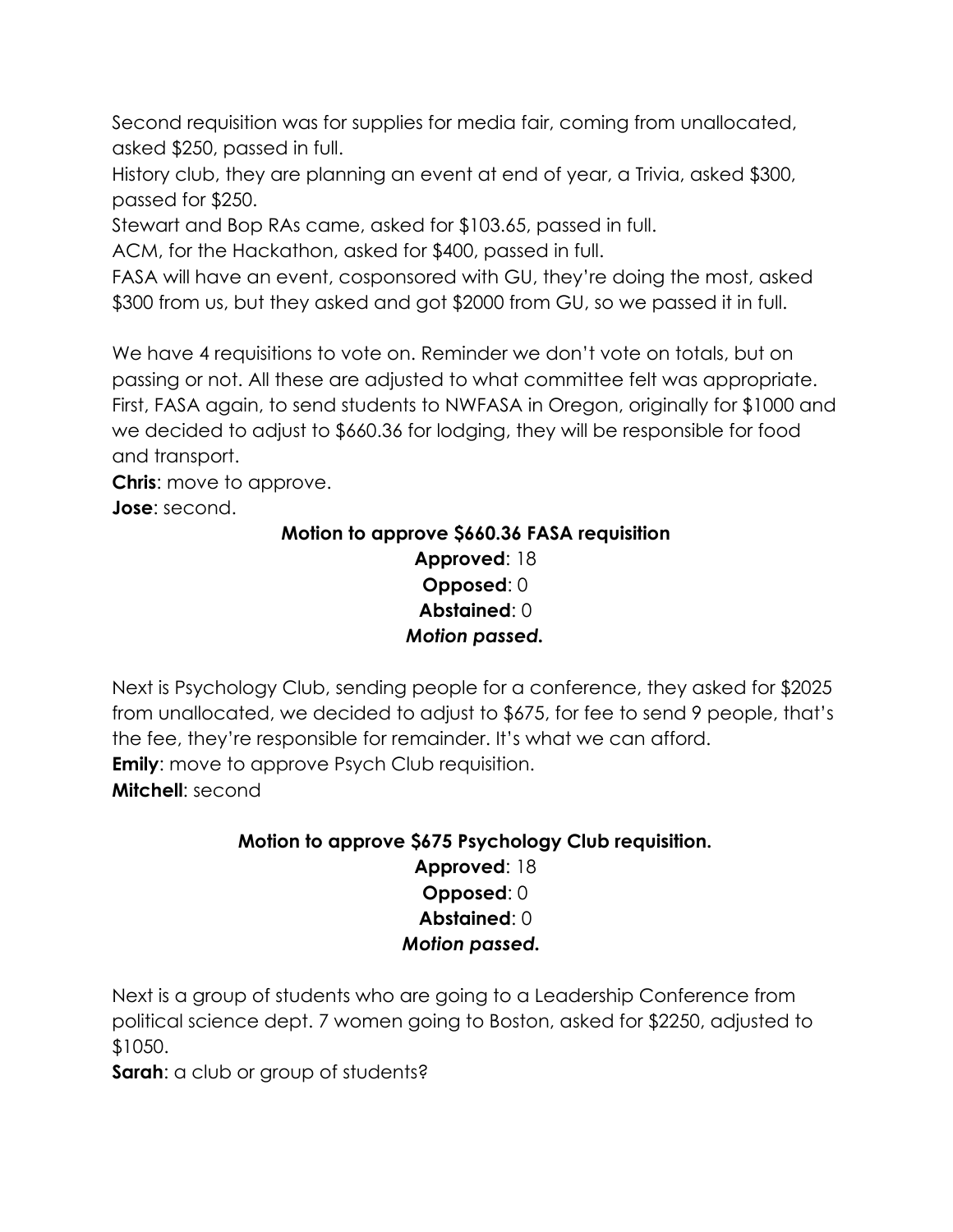**Chelsea**: group of students in poli-sci dept. Getting \$200 from poli-sci dept, and they are going to be reimbursed \$300 per person.

**Erik**: Why choose that drop, what will \$1050 cover?

**Katie R:** I remember it covered some travel costs.

**Chelsea**: Covers enough that we felt was substantial,but couldn't give everything.

**Sarah**: What I'm thinking, don't get hostile, is that for some people, we're doing costs for fees, but this is unknown, why don't we cover their fee to be fair? **Erik**: Same thinking too, psych club asked almost \$3000, but cut to \$600 for fee, big disparity, I don't know about conference, though.

**Pema**: I'm part of the conference, it's free, we had to apply, only 100 selected, I think 7 of us are only from West Side, kind of a big deal, they are reimbursing only \$300 for travel, and tickets to Boston all over \$600, and will Airbnb, probably, **Anna**: \$140 per night, one room for seven of us.

**Chelsea**: Point of clarification, \$1050 comes from 7 people, conference reimbursement \$300 per person, \$2300, so we decided half of that.

**Lizzy**: I'm a psych major, our conference is similar, we work all fall on research project, some present in spring. But a lot of students can't afford to go. I think it's only fair if we're limiting the psych people, we give this group a similar amount.

**Chelsea**: we can deny it, and move it back to finance committee. Those are our options.

**Sarah:** personally I think calculating how much money we give students should be consistent.

**Utsal**: I disagree with consistency part, because there's lots of differences with travels and costs, and what you are going there for. Must take that into account, finance committees knows what to do here. Dumb question, but is the reason the money toned down because asked from unallocated, what if it was from capital?

**Chelsea**: it would change, because capital has more remaining in it, but there's rules for capital, can't pull just anything from it. The last vote was easy because what came from capitol, barely anything qualifies.

**Andrews**: what are the rules for capitol?

**Chelsea**: Asset we're buying must keep 3-5 years, like a trip like this is a present day, not useful for 3-5 years.

**Andrews**: is that why the whit.fm one was granted?

**Chelsea**: yep.

**Katie L:** we get proposed, hard to be consistent because we're all so proposed, they speak, and emphasize why it's such a big deal, lot of factors go into it. **Chris**: move to approve requisition for full amount recommended.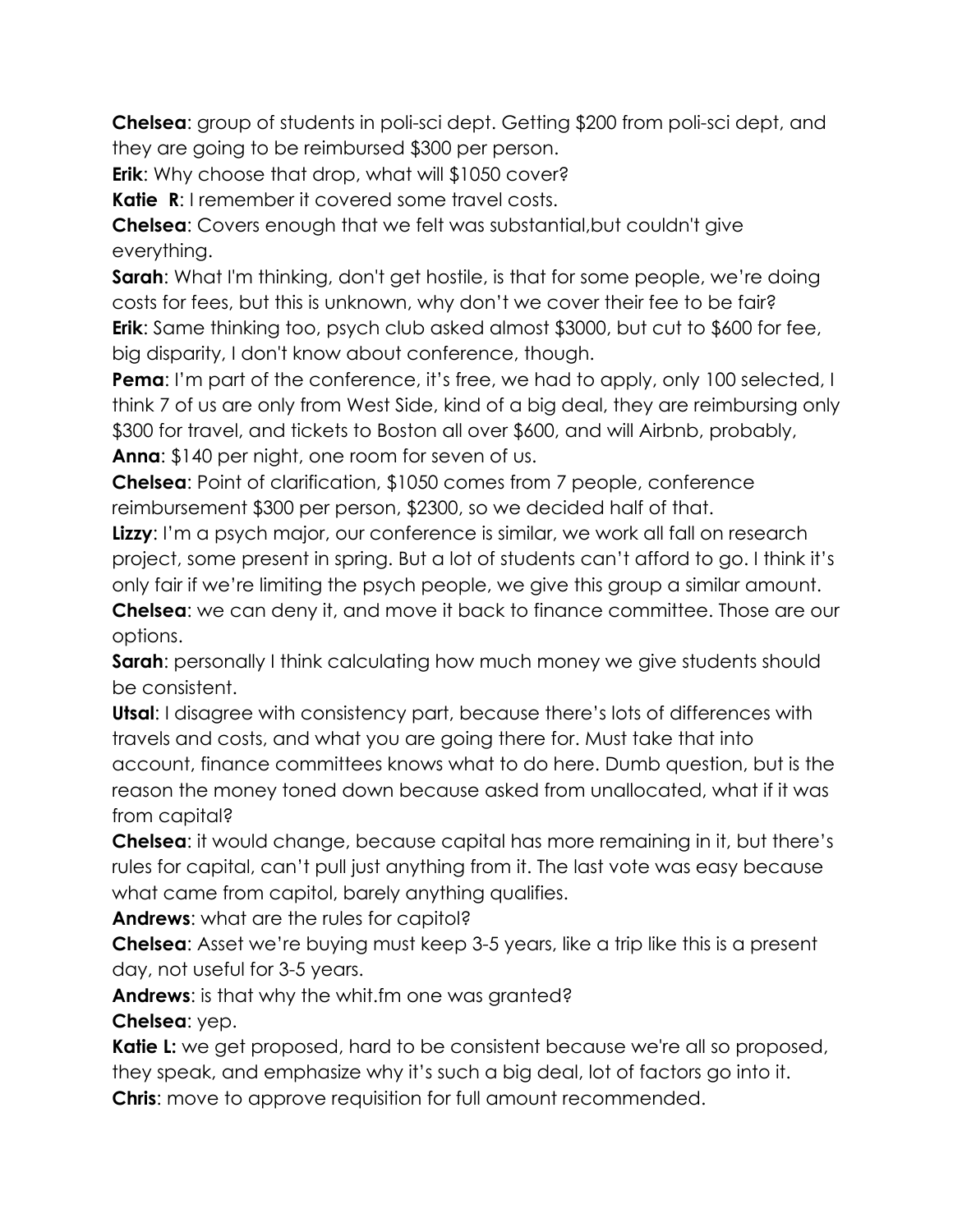#### **Motion to approve \$1050 for political science students requisition**

#### **Approved**: 11 **Opposed**: 5 **Abstained**: 2 *Motion passed.*

This is the last one, at committee, we talked about for 20-30 min. A month ago, we approved 3 speakers for Pride, and I got an email some days ago for a requisition to pay for \$5300. This would leave us with \$100 in unallocated, which is nothing for what we're doing. This has to be cut. Decided for \$2500, because on their budgeting form, it covers the honorariums, but not travel, lodging or food. Decided we'd give them money to bring them, but not to house, lodge or feed, must come from somewhere else. They also did no fundraising, would have made this easier, but they said they had time restrains.

**Lauren**: still be able to come, without that?

**Chelsea**: we don't know.

**Mitchell:** what if we gave them the money, and couldn't bring them, because they couldn't house them?

**Chelsea**: Several things. They could choose to bring 1 or 2 speakers, change speakers, or decide to not bring speakers, and monet goes back to amount. They don't get to keep it if they don't do anything.

**Jason**: were not limiting how they spend that money.

**Lizzie**: move to approve requisition in full amount.

**Katie R:** second

#### **Motion to approve Pride Club requisition for \$2500**

**Approved**: 18 **Opposed**: 0 **Abstained**: 0 *Motion passed.*

## **EVP Updates**

#### **Elections**

**Andrews**: Happening right after Spring Break! Campaigning starts 8am on that Monday. Primary elections that Friday.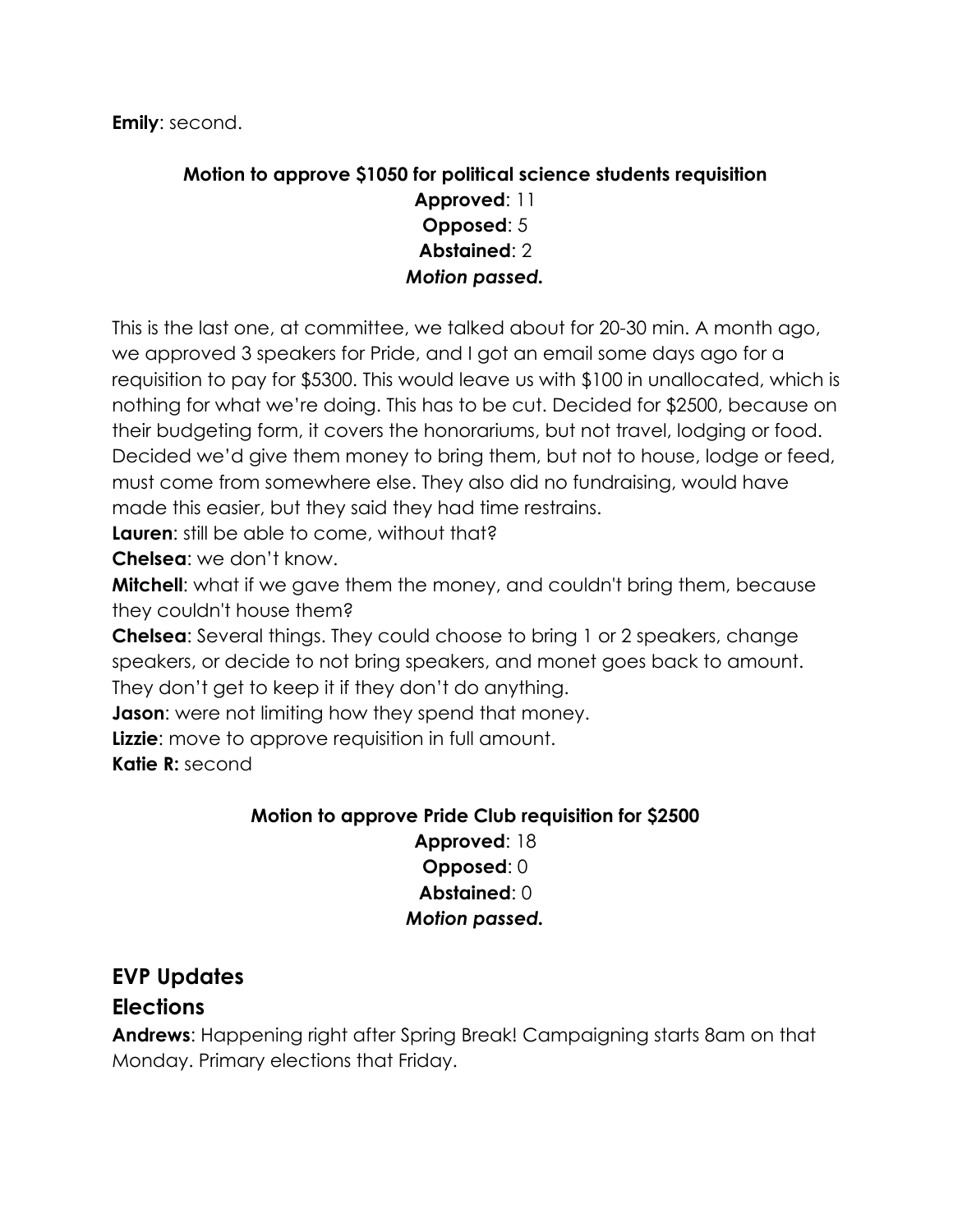## **Student Highlight**

Andrew, Cheryl and Sam from Tech. Helped lots with Unplugged, Not here currently but heard they helped tremendously from reports. Shoutout to them.

## **President Updates Springfest Committees**

**Tersa**: Rohini and Abdul and I are having committees. Come to me after this Assembly meeting, so we can divide stuff. Get creative teams. I'm on the marketing side committee, with Ji.

**Rohini**: I'm logistics and music, coordinating clubs, etc.

**Abdul**: I'm on Paint and Rave, inflatables, and food trucks.

#### **Board of Trustees Reminders**

They're coming April 11-12 Mon-Fri, so don't forget to go to your committees, I know this is 3 weeks in advance, but some people forget.

#### **Jericho Conference**

A couple of students and I meet weekly to help with faculty and staff how to identify microaggressions, white supremacy, taking first steps to be an ally. Teaching professors on how they can use their platform, how to be inclusive in how they teach. So we will have a conference on all this April 16, RTT, will have couple of workshops and activities, and have a march 7 days before, to rejoice as we're coming together, some people will be playing guitar, be singing. Good way to learn from each other.

# **Upcoming Events Wasted Project**

#### **Morgan**:

Still happening. Today, about now, Emily is leading workshop of bulk foods, and making brownie mix in jars.

#### **Pirate Idol**

**Abdul**: Going to be on April 12th, Friday, it'll be in the dining Hall, 7PM like Unplugged.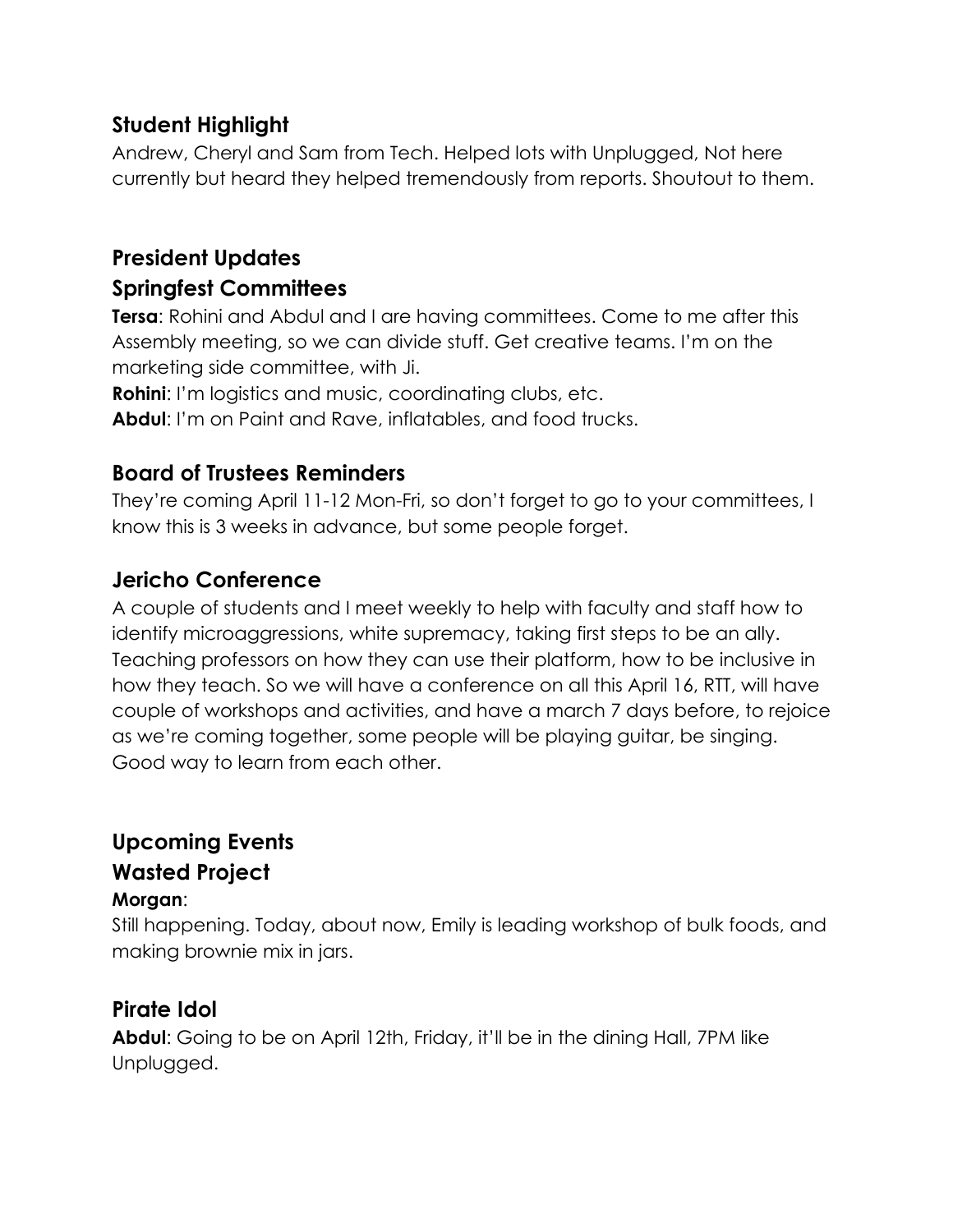## **Second Chance Prom**

**Abdul**: April 26, convention center downtown, tickets will be given to senators, 20 tickets. 3 dollars per ticket. All residents will come to you, to make it more accessible so they don't have to go through HUB, and whoever sells the most, gets free dinner.

**Chelsea**: So yes, you will get cash bags, there's some rules with those. Will work that out, send email, be ready tomorrow for picking that up. Long email with rules.

**Ji**: shuttles provided?

**Abdul**: yes, working on that.

**Emily:** What time will it be, since it's also Pacific Islander graduation? **Abdul**: 8-11PM.

**Grace**: What's the theme?

**Abdul**: if anyone has suggestion, let me know.

#### **Unveiled**

**Talya**: Last Unveiled of year is April 15, in Chapel from 7-8:30. Last night of the year. So come on out.

#### **Henna Night**

**Rohini**: April 6th in dining hall, timing to be figured out with Anthony, there's a band, Penn Masala from pitch perfect 2, bollywood music and american music mashup. I really like them, it's acapella. Free henna for people.

#### **Constituency Reports**

**Ballard Katie R:** Ballard is good, chill. 4 residents currently running for Senators.

#### **Arend**

**Lauren**: Currently focused with Alzheimer's Awareness. April 16 will have Blue cupcakes in dining hall for Bluesday Tuesday, color for Alzheimer's. April 2nd, will hold a primetime, Freya will share experiences with it. Trying to pay for 20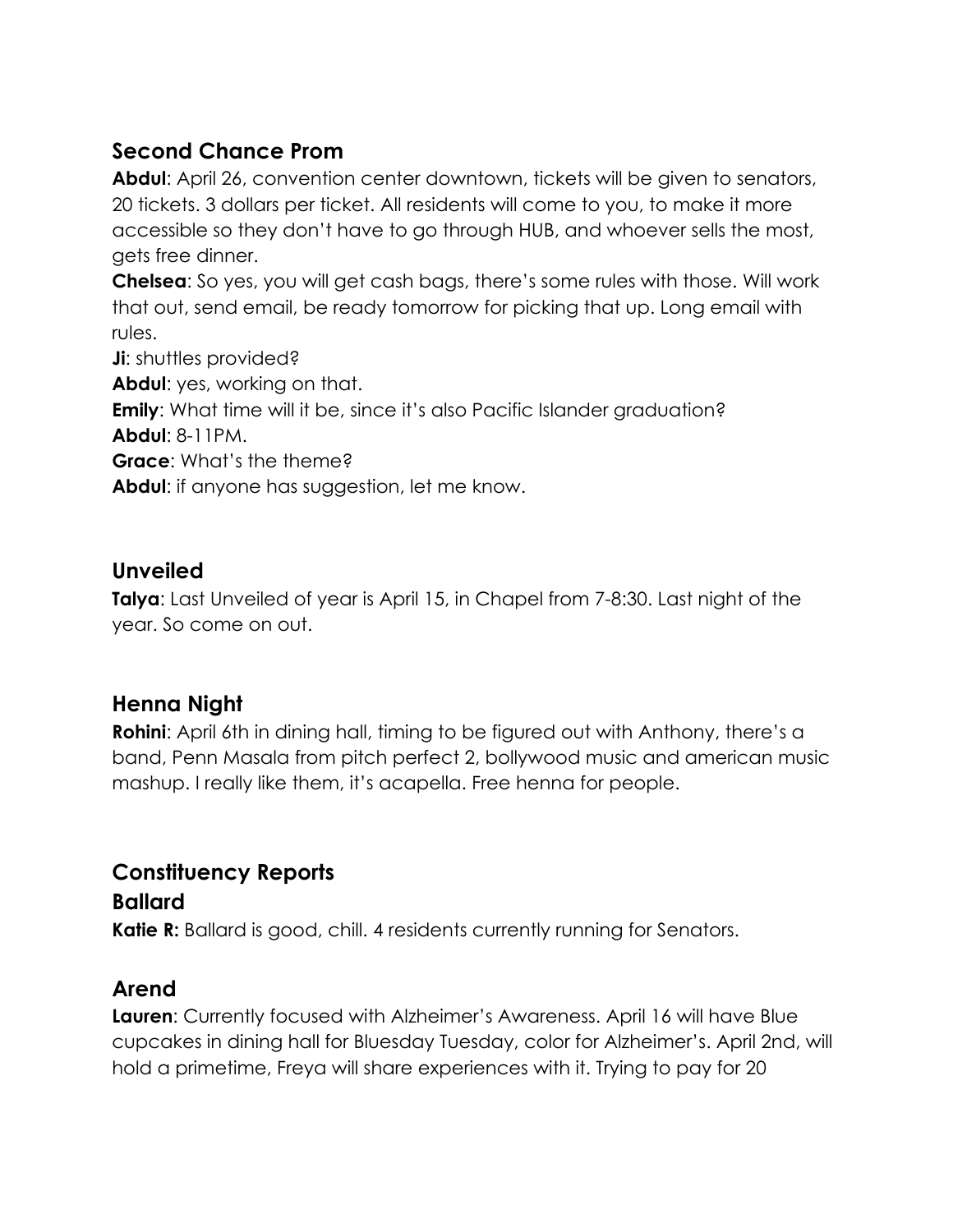students to go downtown and participate in Autism Speaks Walk. Anybody wants to team up with me, let me know.

#### **Oliver**

**Emily:** Finished up Assasin's. 25 people participated. Pretty good, someone got \$20 bucks. 1 person running in Oliver, better than none!

## **GER**

**Karen**: Held meeting last Friday, met with Craig and Tim, Worked on logistics for shuttle, if everything goes right, it should start weekend after spring break.

## **Off-Campus**

**Lizzy**: Roller Skating is coming up in April, we did a 90's dance, now rollerdisco. Keeping it consistent.

#### **BJ**

**Katie L:** Replaced shattered window. CDAs, CMCs, Senator are meeting to plan a BJ Family night, will have dinner, where all residents come together. Making it an inclusive and meaningful event. Will be on April 5th. Also planning an end of year traditiation, since it's their first year, currently secret stuff but it will be fun.

#### **Mac**

**James:** Speaking for BMac, since last year we held water polo event in pool, but pool lifeguards weren't too happy, anyways had water polo again, 43 people there. Pretty cool, since pool's getting shut down.

#### **Boppell**

**Sarah**: April 4th, 8-10AM, Boppell Open House, will have food, music, people will get to see some rooms, give them information. Really fun, leadership team puts that on.

April 12th, Multicultural Potluck, yearly event in Boppell, hopefully it's nice out, people bring food from their culture, eats it together, great fun event. I brought cupcakes one year, my culture. People don't have to pay anything.

#### **Stewart**

**Almat:** We're good. Nothing new.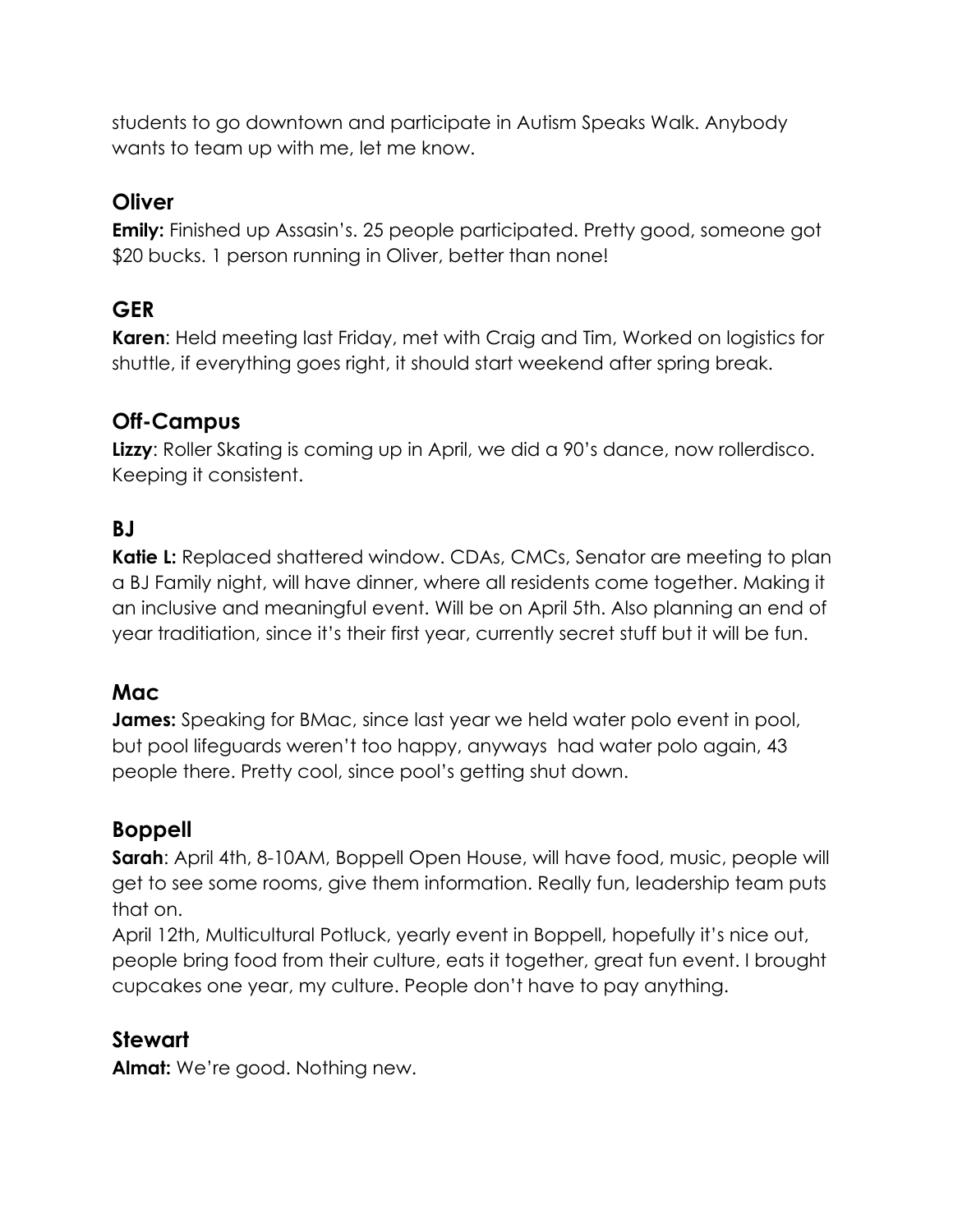#### **Warren**

**Jose**: Planning for Warren Peace, April 12th, lots going on. **Andrews:** Also Election day, **Sarah**: Also, it's my Birthday! **Jose:** It'll be from 4-5:30 PM, will have it in loop, have a stage, working on advertising for people to audition, committee on that. **Andrews**: not happy.

#### **Duvall**

**David:** Happy we got money for whiteboards. Planning Duvall Drive-In, beginning of May. Also, someone is sleeping in lounges. Working on that, because for past month, someone sleeping on couches. **Andrews**: Like with a blanket? **Gracey Jo**: and PJs. **David:** Yeah, I think someone from Stewart, maybe.

#### **Campus Vibes**

**Jason:** So we're doing interviews for coordinator positions, I do know a lot of letters going out for RA and coordinator end of this week. Lot of people will be happy or sad, so please be aware of that. Heads up. Will let you know about who we're choosing, so you all get to meet the new people.

**Jira**: Sent email yesterday, please send me your events for the latest April calendar, I'll print this weekend. Send by 12 o'clock.

**Michell**: HEAT is presenting Let's talk differently about sex, this Thursday 7PM in MPR. Tell your residents we're talking about important issues that need to be talked about on campus. Providing counselors and professionals who specialize in this, and people who know what they are talking about.

**Katie R**: If you haven't noticed, near Graves gym, workers started construction, decided to cut down trees for new athletics building, and Ballard gets all the sound of construction, like last year with Chapel expansion. Which is fun. Just saddened by amount of trees being cut.